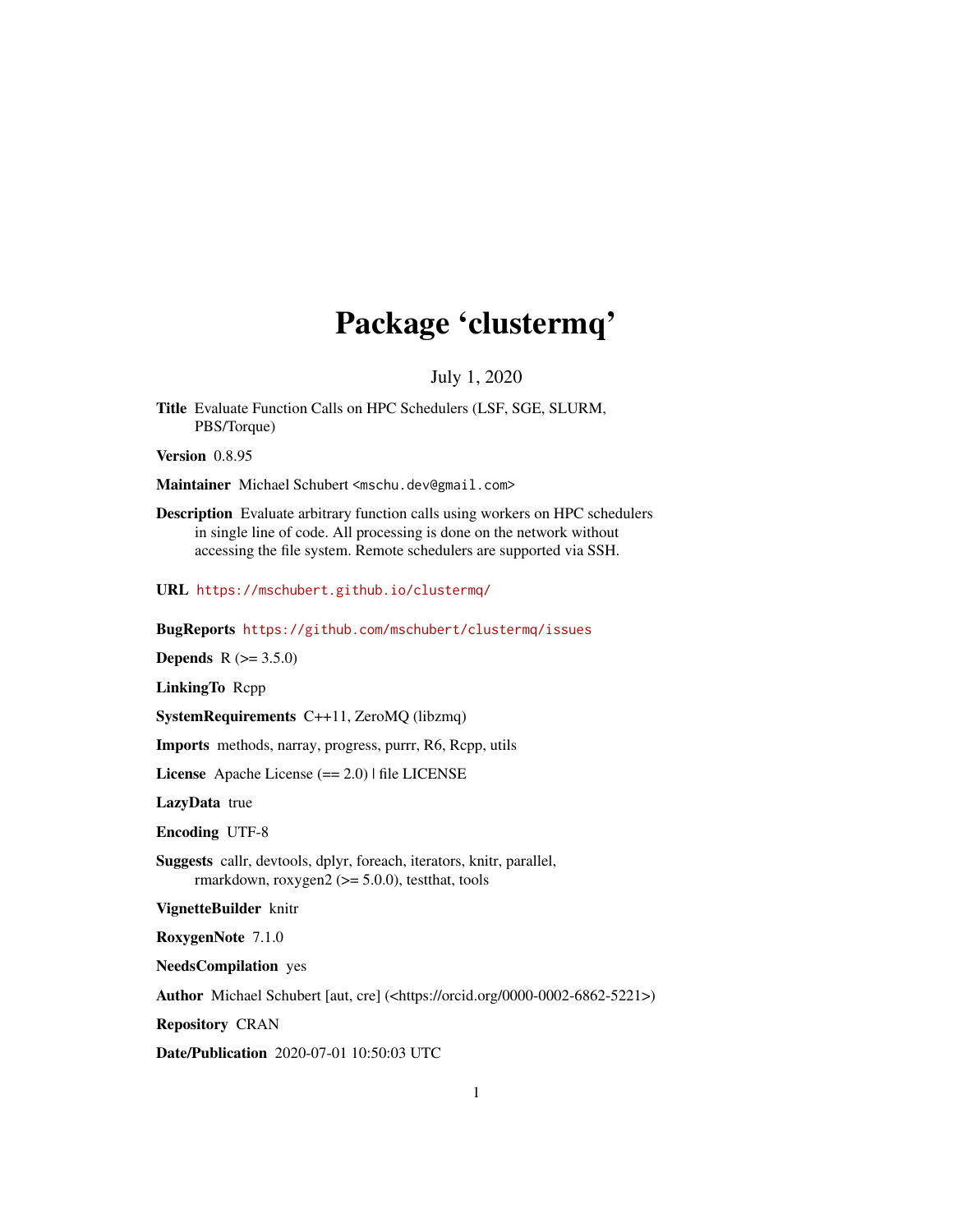# <span id="page-1-0"></span>R topics documented:

clustermq *Evaluate Function Calls on HPC Schedulers (LSF, SGE, SLURM)*

#### Description

Provides the Q function to send arbitrary function calls to workers on HPC schedulers without relying on network-mounted storage. Allows using remote schedulers via SSH.

#### Details

Under the hood, this will submit a cluster job that connects to the master via TCP the master will then send the function and argument chunks to the worker and the worker will return the results to the master until everything is done and you get back your result

Computations are done entirely on the network and without any temporary files on network-mounted storage, so there is no strain on the file system apart from starting up R once per job. This removes the biggest bottleneck in distributed computing.

Using this approach, we can easily do load-balancing, i.e. workers that get their jobs done faster will also receive more function calls to work on. This is especially useful if not all calls return after the same time, or one worker has a high load.

For more detailed usage instructions, see the documentation of the Q function.

Q *Queue function calls on the cluster*

#### Description

Queue function calls on the cluster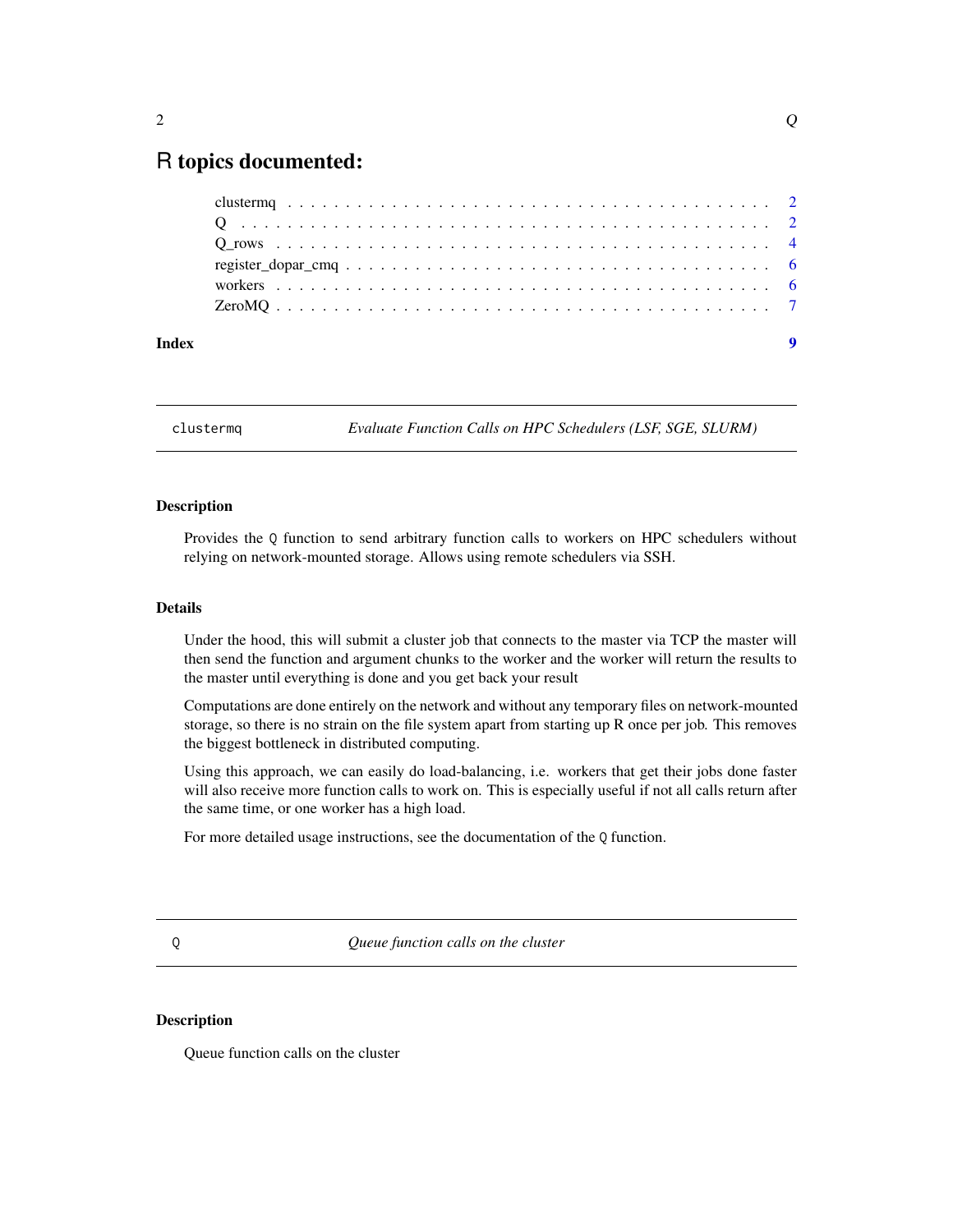# Usage

```
Q(
  fun,
  ...,
 const = list(),export = list(),pkgs = c(),
  seed = 128965,
 memory = NULL,
  template = list(),n_jobs = NULL,
  job_size = NULL,
  split\_array\_by = -1,rettype = "list",
  fail_on_error = TRUE,
 workers = NULL,
  log_worker = FALSE,
  chunk_size = NA,
  timeout = Inf,
 max_calls_worker = Inf,
  verbose = TRUE
\mathcal{L}
```
# Arguments

| fun            | A function to call                                                                                      |
|----------------|---------------------------------------------------------------------------------------------------------|
| $\cdots$       | Objects to be iterated in each function call                                                            |
| const          | A list of constant arguments passed to each function call                                               |
| export         | List of objects to be exported to the worker                                                            |
| pkgs           | Character vector of packages to load on the worker                                                      |
| seed           | A seed to set for each function call                                                                    |
| memory         | Short for template=list(memory=value)                                                                   |
| template       | A named list of values to fill in template                                                              |
| n_jobs         | The number of LSF jobs to submit; upper limit of jobs if job_size is given as<br>well                   |
| job_size       | The number of function calls per job                                                                    |
| split_array_by | The dimension number to split any arrays in ''; default: last                                           |
| rettype        | Return type of function call (vector type or 'list')                                                    |
| fail_on_error  | If an error occurs on the workers, continue or fail?                                                    |
| workers        | Optional instance of QSys representing a worker pool                                                    |
| log_worker     | Write a log file for each worker                                                                        |
| chunk_size     | Number of function calls to chunk together defaults to 100 chunks per worker<br>or max. 10 kb per chunk |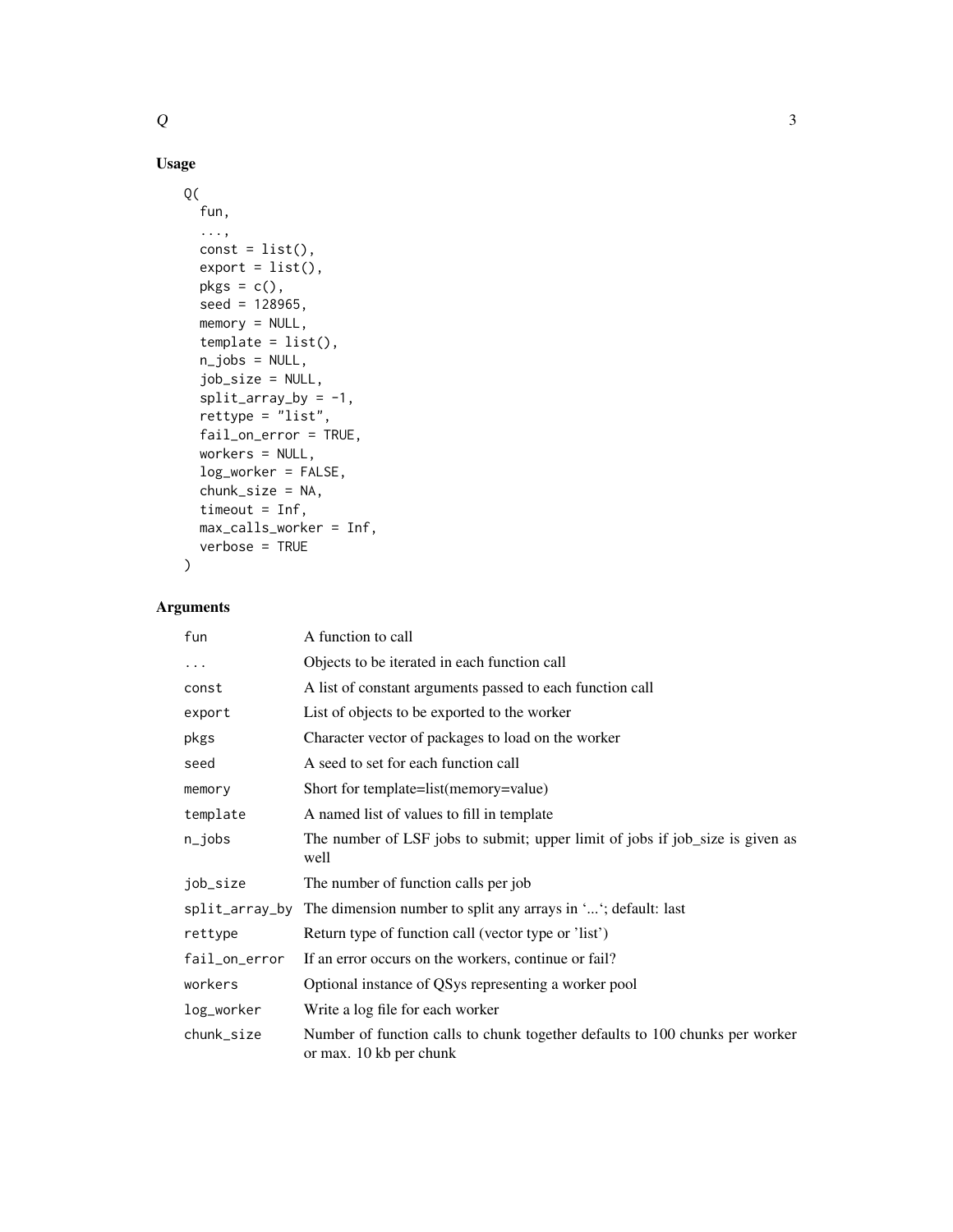<span id="page-3-0"></span>4 Q\_rows Q\_rows Q\_rows Q\_rows Q\_rows Q\_rows Q\_rows Q\_rows Q\_rows Q\_rows Q\_rows Q\_rows Q\_rows Q\_rows Q\_rows Q\_rows Q\_rows Q\_rows Q\_rows Q\_rows Q\_rows Q\_rows Q\_rows Q\_rows Q\_rows Q\_rows Q\_rows Q\_rows Q\_rows Q\_rows Q\_rows Q\_r

| timeout          | Maximum time in seconds to wait for worker (default: Inf)         |
|------------------|-------------------------------------------------------------------|
| max_calls_worker |                                                                   |
|                  | Maxmimum number of function calls that will be sent to one worker |
| verbose          | Print status messages and progress bar (default: TRUE)            |

#### Value

A list of whatever 'fun' returned

#### Examples

```
## Not run:
# Run a simple multiplication for numbers 1 to 3 on a worker node
fx = function(x) x * 2Q(fx, x=1:3, n_jobs=1)
# list(2,4,6)
# Run a mutate() call in dplyr on a worker node
iris %>%
    mutate(area = Q(`*`, e1=Sepal.Length, e2=Sepal.Width, n_jobs=1))
# iris with an additional column 'area'
## End(Not run)
```
Q\_rows *Queue function calls defined by rows in a data.frame*

#### Description

Queue function calls defined by rows in a data.frame

#### Usage

```
Q_rows(
  df,
  fun,
  const = list(),export = list(),pkgs = c(),
  seed = 128965,
 memory = NULL,template = list(),n_jobs = NULL,job_size = NULL,
  rettype = "list",
  fail_on_error = TRUE,
  workers = NULL,
  log_worker = FALSE,
```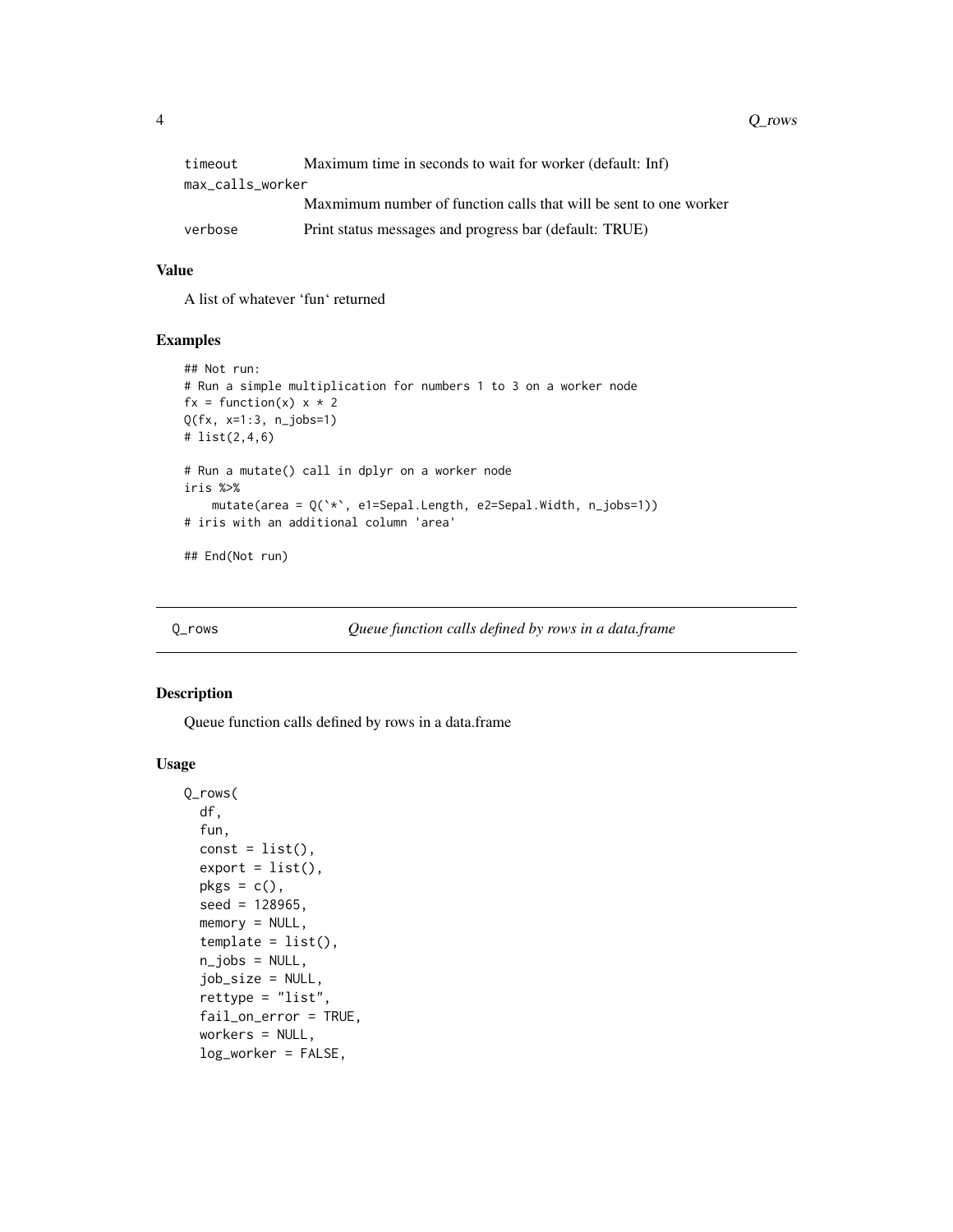#### $Q_{\text{rows}}$  5

```
chunk_size = NA,
 timeout = Inf,
 max_calls_worker = Inf,
 verbose = TRUE
\mathcal{L}
```
#### Arguments

| df               | data.frame with iterated arguments                                                                      |
|------------------|---------------------------------------------------------------------------------------------------------|
| fun              | A function to call                                                                                      |
| const            | A list of constant arguments passed to each function call                                               |
| export           | List of objects to be exported to the worker                                                            |
| pkgs             | Character vector of packages to load on the worker                                                      |
| seed             | A seed to set for each function call                                                                    |
| memory           | Short for template=list(memory=value)                                                                   |
| template         | A named list of values to fill in template                                                              |
| $n$ _jobs        | The number of LSF jobs to submit; upper limit of jobs if job_size is given as<br>well                   |
| job_size         | The number of function calls per job                                                                    |
| rettype          | Return type of function call (vector type or 'list')                                                    |
| fail_on_error    | If an error occurs on the workers, continue or fail?                                                    |
| workers          | Optional instance of QSys representing a worker pool                                                    |
| log_worker       | Write a log file for each worker                                                                        |
| chunk_size       | Number of function calls to chunk together defaults to 100 chunks per worker<br>or max. 10 kb per chunk |
| timeout          | Maximum time in seconds to wait for worker (default: Inf)                                               |
| max_calls_worker |                                                                                                         |
|                  | Maxmimum number of function calls that will be sent to one worker                                       |
| verbose          | Print status messages and progress bar (default: TRUE)                                                  |

### Examples

```
## Not run:
# Run a simple multiplication for data frame columns x and y on a worker node
fx = function (x, y) x * ydf = data.frame(x = 5, y = 10)Q_rows(df, fx, job_size = 1)
# [1] 50
# Q_rows also matches the names of a data frame with the function arguments
fx = function (x, y) x - ydf = data.frame(y = 5, x = 10)
Q_rows(df, fx, job_size = 1)
# [1] 5
```
## End(Not run)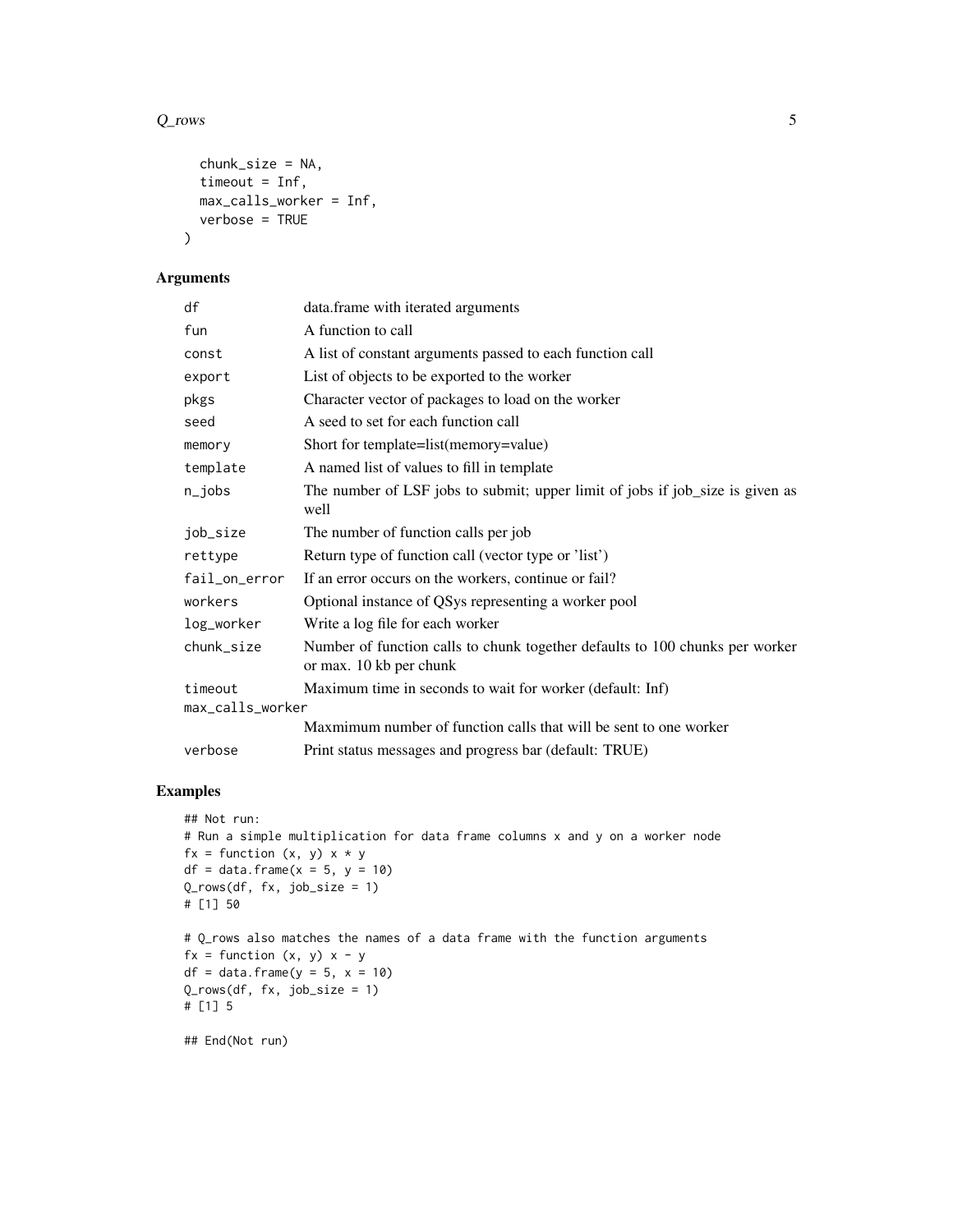<span id="page-5-0"></span>register\_dopar\_cmq *Register clustermq as 'foreach' parallel handler*

#### Description

Register clustermq as 'foreach' parallel handler

#### Usage

```
register_dopar_cmq(...)
```
#### Arguments

... List of arguments passed to the 'Q' function, e.g. n\_jobs

#### workers *Creates a pool of workers*

#### Description

Creates a pool of workers

#### Usage

```
workers(
 n_jobs,
 data = NULL,
 reuse = TRUE,template = list(),log_worker = FALSE,
 qsys_id = getOption("clustermq.scheduler", qsys_default),
 verbose = FALSE,
  ...
)
```
#### Arguments

| $n$ _jobs  | Number of jobs to submit (0 implies local processing)    |
|------------|----------------------------------------------------------|
| data       | Set common data (function, constant args, seed)          |
| reuse      | Whether workers are reusable or get shut down after call |
| template   | A named list of values to fill in template               |
| log_worker | Write a log file for each worker                         |
| qsys_id    | Character string of QSys class to use                    |
| verbose    | Print message about worker startup                       |
|            | Additional arguments passed to the qsys constructor      |
|            |                                                          |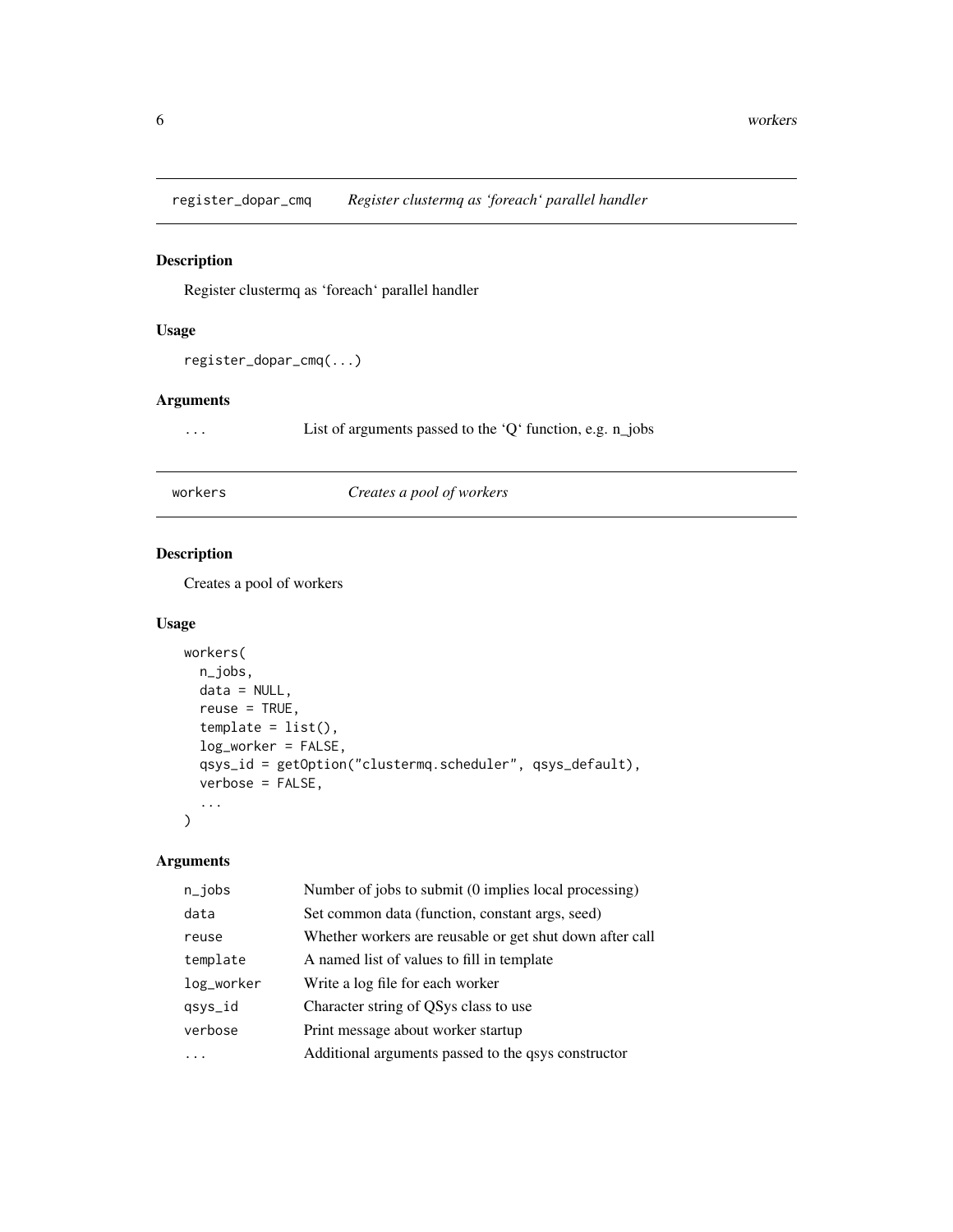#### <span id="page-6-0"></span>ZeroMQ 7

#### Value

An instance of the QSys class

ZeroMQ *Wrap C++ Rcpp module in R6 to get reliable argument matching*

#### Description

This is an R6 wrapper of the C++ class in order to support R argument matching. Ideally, Rcpp will at some point support this natively and this file will no longer be necessary. Until then, it causes redundancy with zeromq.cpp, but this is a small inconvenience and much less error-prone than only relying on positional arguments.

#### **Methods**

#### Public methods:

- [ZeroMQ\\$new\(\)](#page-6-1)
- [ZeroMQ\\$listen\(\)](#page-6-2)
- [ZeroMQ\\$connect\(\)](#page-6-3)
- [ZeroMQ\\$disconnect\(\)](#page-6-4)
- [ZeroMQ\\$send\(\)](#page-6-5)
- [ZeroMQ\\$receive\(\)](#page-6-6)
- [ZeroMQ\\$poll\(\)](#page-7-0)

#### <span id="page-6-1"></span>Method new():

*Usage:* ZeroMQ\$new()

<span id="page-6-2"></span>Method listen():

*Usage:*

```
ZeroMQ$listen(addrs = host(), socket_type = "ZMQ_REP", sid = "default")
```
#### <span id="page-6-3"></span>Method connect():

*Usage:*

ZeroMQ\$connect(address, socket\_type = "ZMQ\_REQ", sid = "default")

#### <span id="page-6-4"></span>Method disconnect():

*Usage:* ZeroMQ\$disconnect(sid = "default")

#### <span id="page-6-5"></span>Method send():

#### *Usage:*

<span id="page-6-6"></span>ZeroMQ\$send(data, sid = "default", dont\_wait = FALSE, send\_more = FALSE)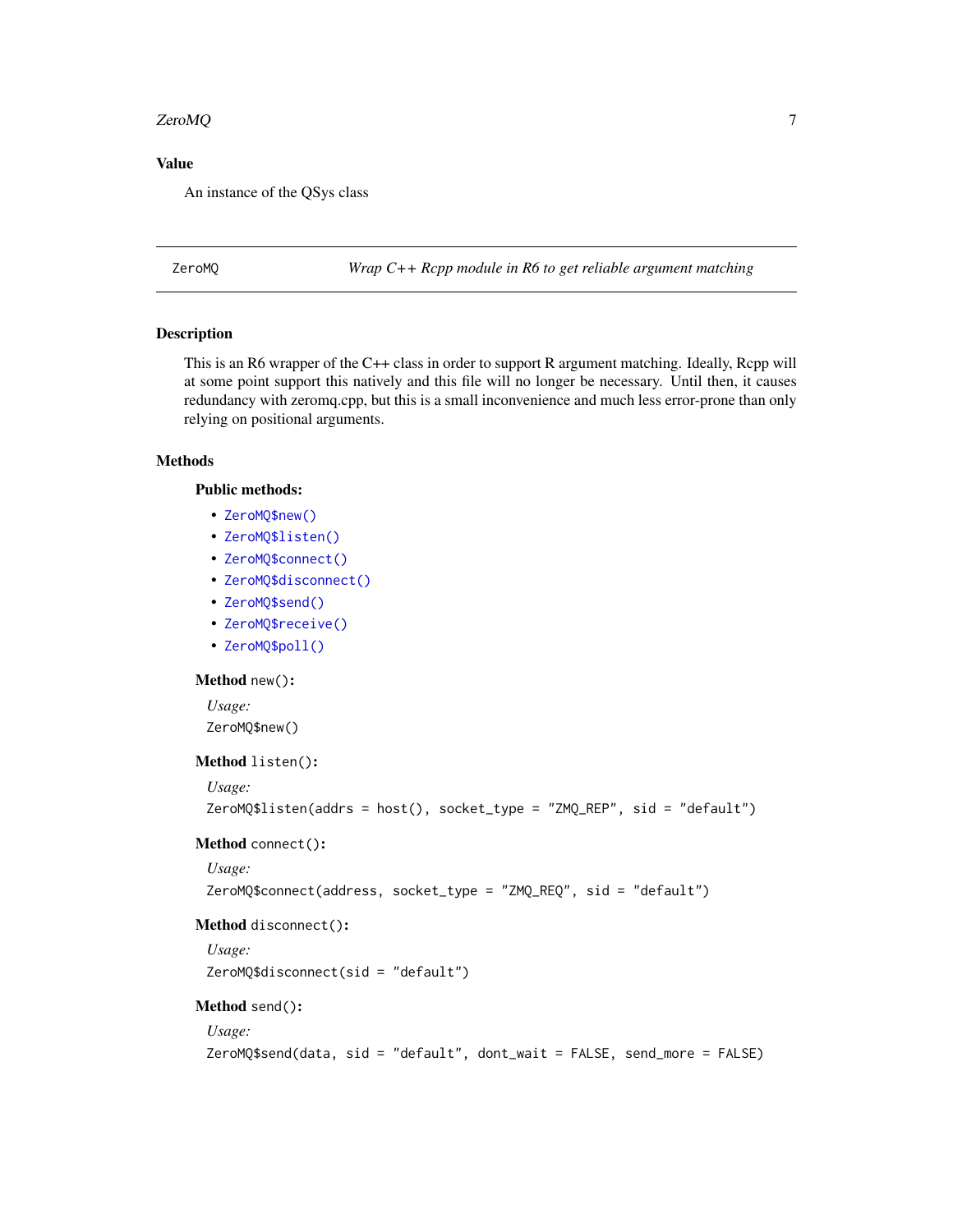# Method receive():

```
Usage:
ZeroMQ$receive(sid = "default", dont_wait = FALSE, unserialize = TRUE)
```
## <span id="page-7-0"></span>Method poll():

*Usage:*  $ZeroMQ$poll(side = "default", timeout = -1L)$